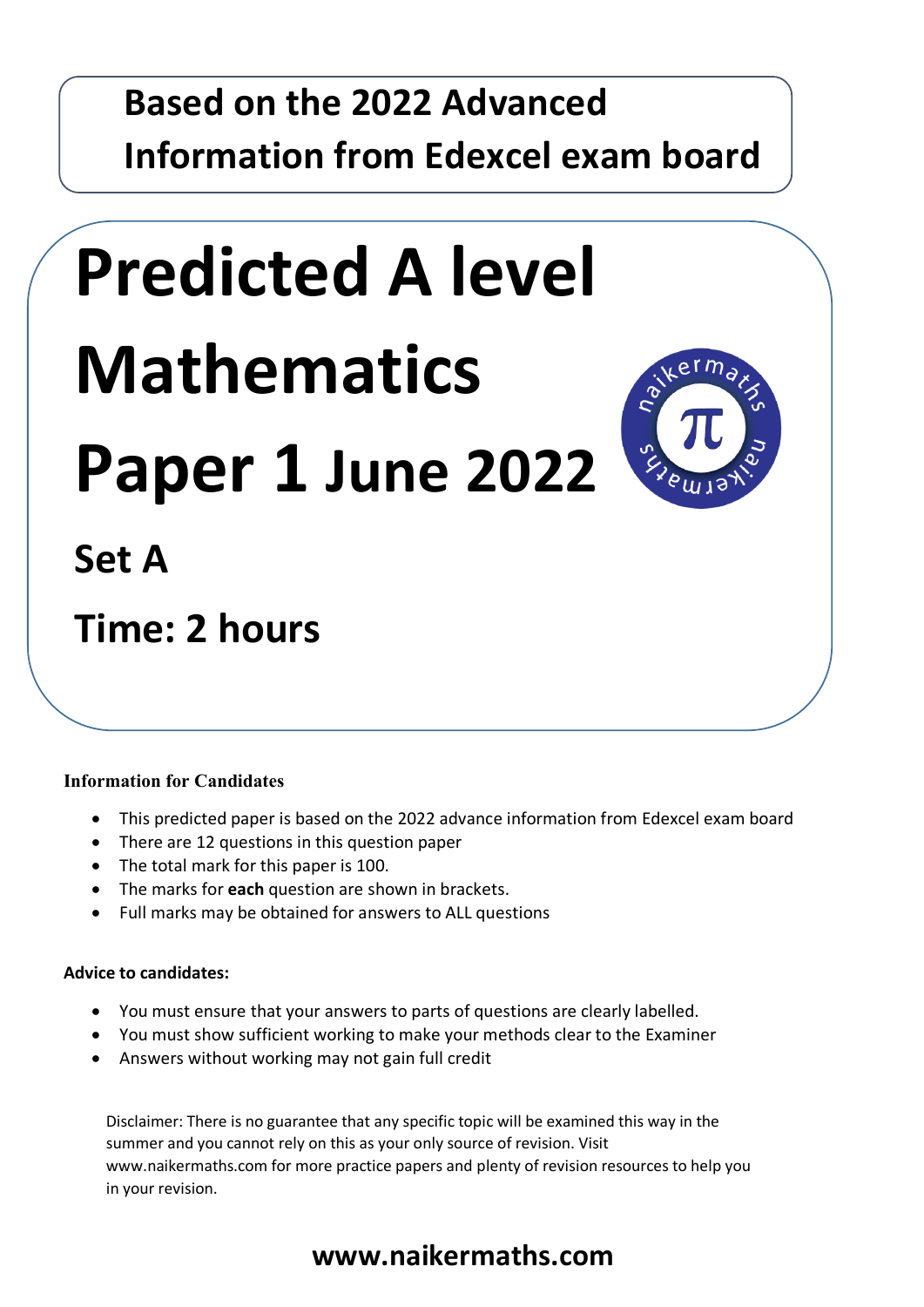

- (a) On Diagram 1 sketch the graphs of
	- (i) *y* = *x*(3 − *x*)
	- (ii) *y* = *x*(*x* − 2)(5 − *x*)

showing clearly the coordinates of the points where the curves cross the coordinate axes. **(4)**

(b) Show that the *x* coordinates of the points of intersection of

*y* = *x*(3 − *x*) and *y* = *x*(*x* − 2)(5 − *x*)

are given by the solutions to the equation  $x(x^2 - 8x + 13) = 0$  (3)

The point *P* lies on both curves. Given that *P* lies in the first quadrant,

(c) find, using algebra and showing your working, the exact coordinates of *P*. **(5)**



**(Total for question = 12 marks)**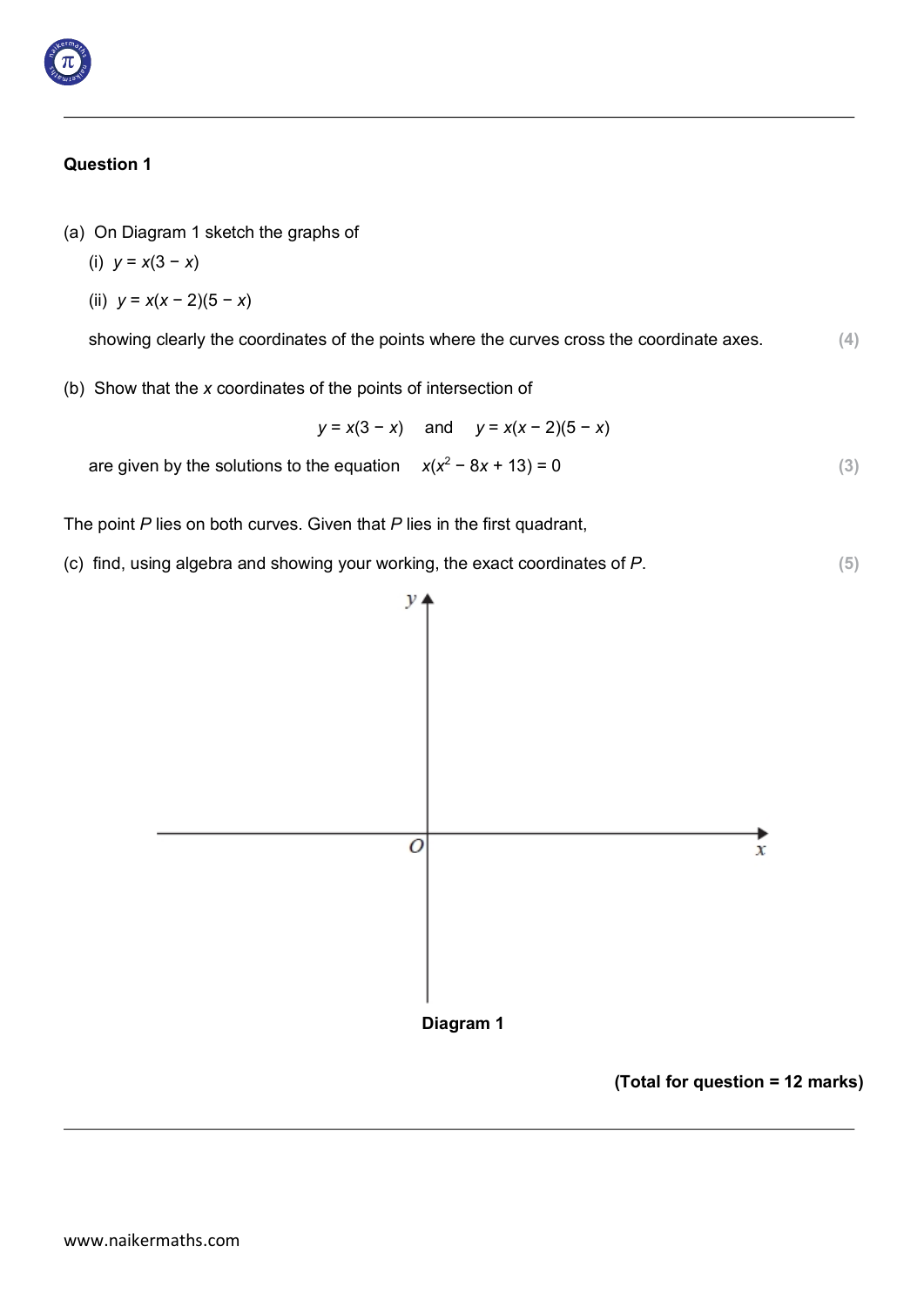



#### Figure 1

Figure 1 shows a sketch of the curve with equation  $y = f(x)$ , where  $x \in \mathbb{R}$  and  $f(x)$  is a polynomial.

The curve passes through the origin and touches the *x*-axis at the point (3, 0)

There is a maximum turning point at (1, 2) and a minimum turning point at (3, 0)

On separate diagrams, sketch the curve with equation

$$
(i) \quad y = 3f(2x) \tag{3}
$$

(ii) 
$$
y = f(-x) - 1
$$
 (3)

On each sketch, show clearly the coordinates of

- the point where the curve crosses the *y*-axis
- any maximum or minimum turning points

**(Total for question = 6 marks)**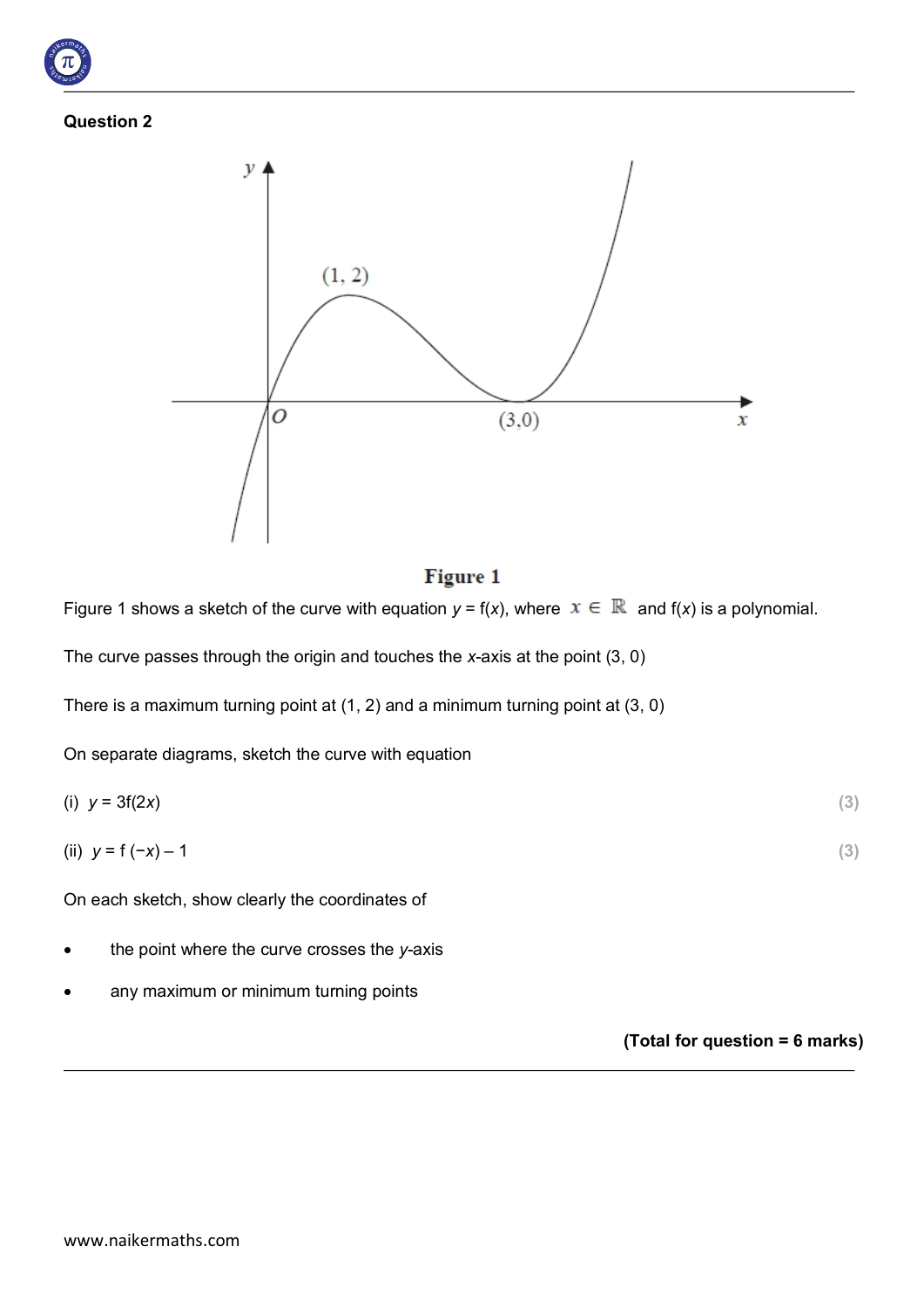$$
f(x) = kx^3 - 15x^2 - 32x - 12
$$
 where *k* is a constant

Given  $(x - 3)$  is a factor of  $f(x)$ ,

(a) show that  $k = 9$  (2)

(b) Using algebra and showing each step of your working, fully factorise f(*x*). **(4)**

(c) Solve, for  $0 \le \theta < 360^{\circ}$ , the equation

9 cos<sup>3</sup> *θ* – 15 cos<sup>2</sup> *θ* – 32 cos *θ* – 12 = 0

giving your answers to one decimal place. **(2)**

**(Total for question = 8 marks)**

#### **Question 4**

A circle *C* has equation

$$
(x - k)^2 + (y - 2k)^2 = k + 7
$$

where *k* is a positive constant.

- (a) Write down, in terms of *k*,
	- (i) the coordinates of the centre of *C*,
	- (ii) the radius of *C*. **(2)**

Given that the point *P*(2, 3) lies on *C*

- (b) (i) show that 5*k*<sup>2</sup> − 17*k* + 6 = 0
	- (ii) hence find the possible values of *k*. **(3)**

The tangent to the circle at *P* intersects the *x*-axis at point *T*.

Given that *k* < 2

(c) calculate the exact area of triangle *OPT*. **(5)**

**(Total for question = 10 marks)**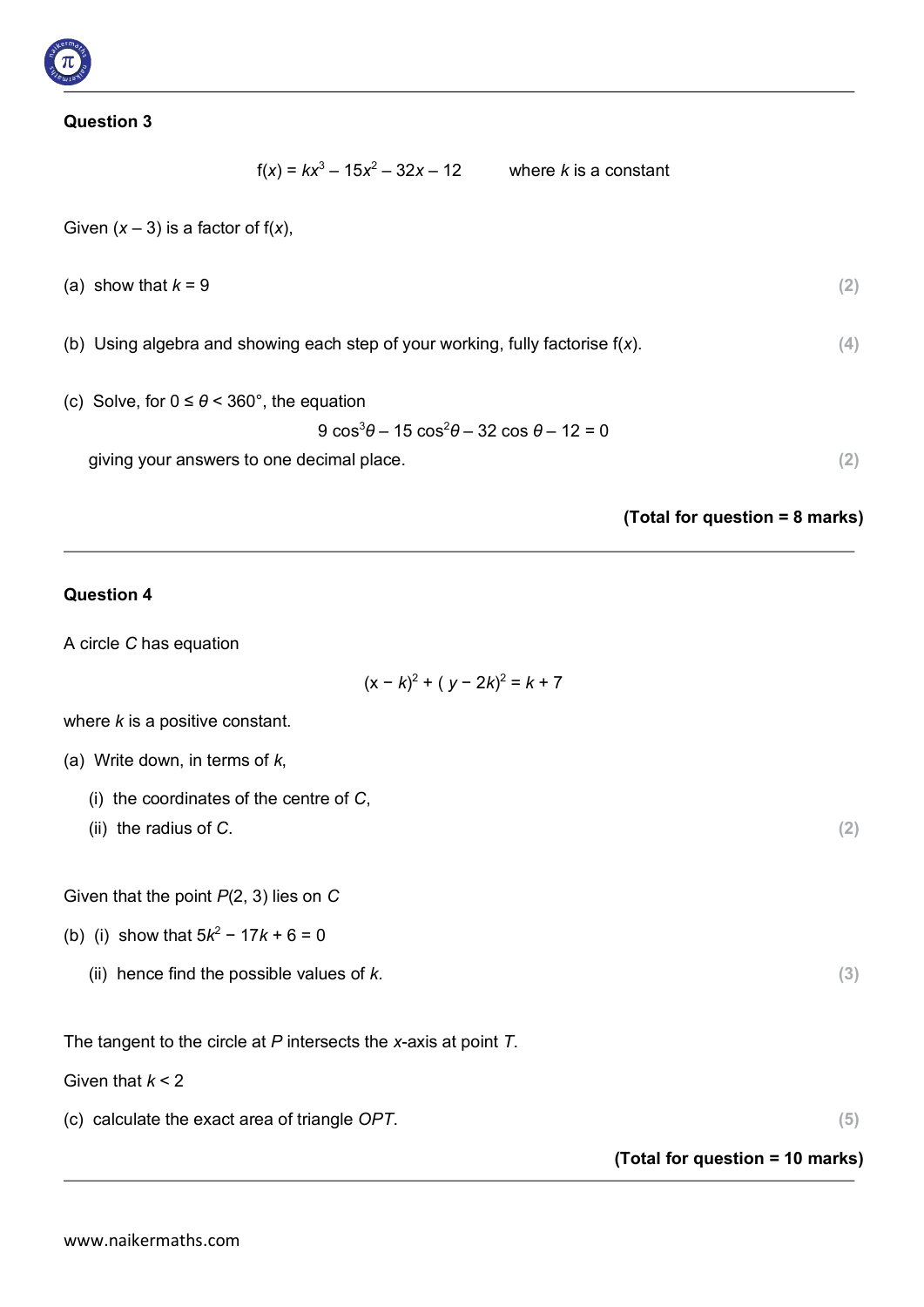



Figure 1 shows a sketch of parallelogram *ABCD*.

Given that  $\overrightarrow{AB}$  = 6**i** - 2**j** + 3**k** and  $\overrightarrow{BC}$  = 2**i** + 5**j** + 8**k** 

(a) find the size of angle *ABC*, giving your answer in degrees, to 2 decimal places. **(3)**

(b) Find the area of parallelogram *ABCD*, giving your answer to one decimal place. **(2)**

#### **(Total for question = 5 marks)**

#### **Question 6**

Ben is saving for the deposit for a house over a period of 60 months.

Ben saves £100 in the first month and in each subsequent month, he saves £5 more than the previous month, so that he saves £105 in the second month, £110 in the third month, and so on, forming an arithmetic sequence.

| (a) Find the amount Ben saves in the 40th month.              |  |
|---------------------------------------------------------------|--|
| (b) Find the total amount Ben saves over the 60-month period. |  |

Lina is also saving for a deposit for a house.

Lina saves £600 in the first month and in each subsequent month, she saves £10 less than the previous month, so that she saves £590 in the second month, £580 in the third month, and so on, forming an arithmetic sequence.

Given that, after *n* months, Lina will have saved exactly £18 200 for her deposit,

(c) form an equation in *n* and show that it can be written as

$$
n^2 - 121n + 3640 = 0 \tag{3}
$$

(d) Solve the equation in part (c). **(2)**

(e) State, with a reason, which of the solutions to the equation in part (c) is **not** a sensible value for *n*. **(1)**

#### **(Total for question = 11 marks)**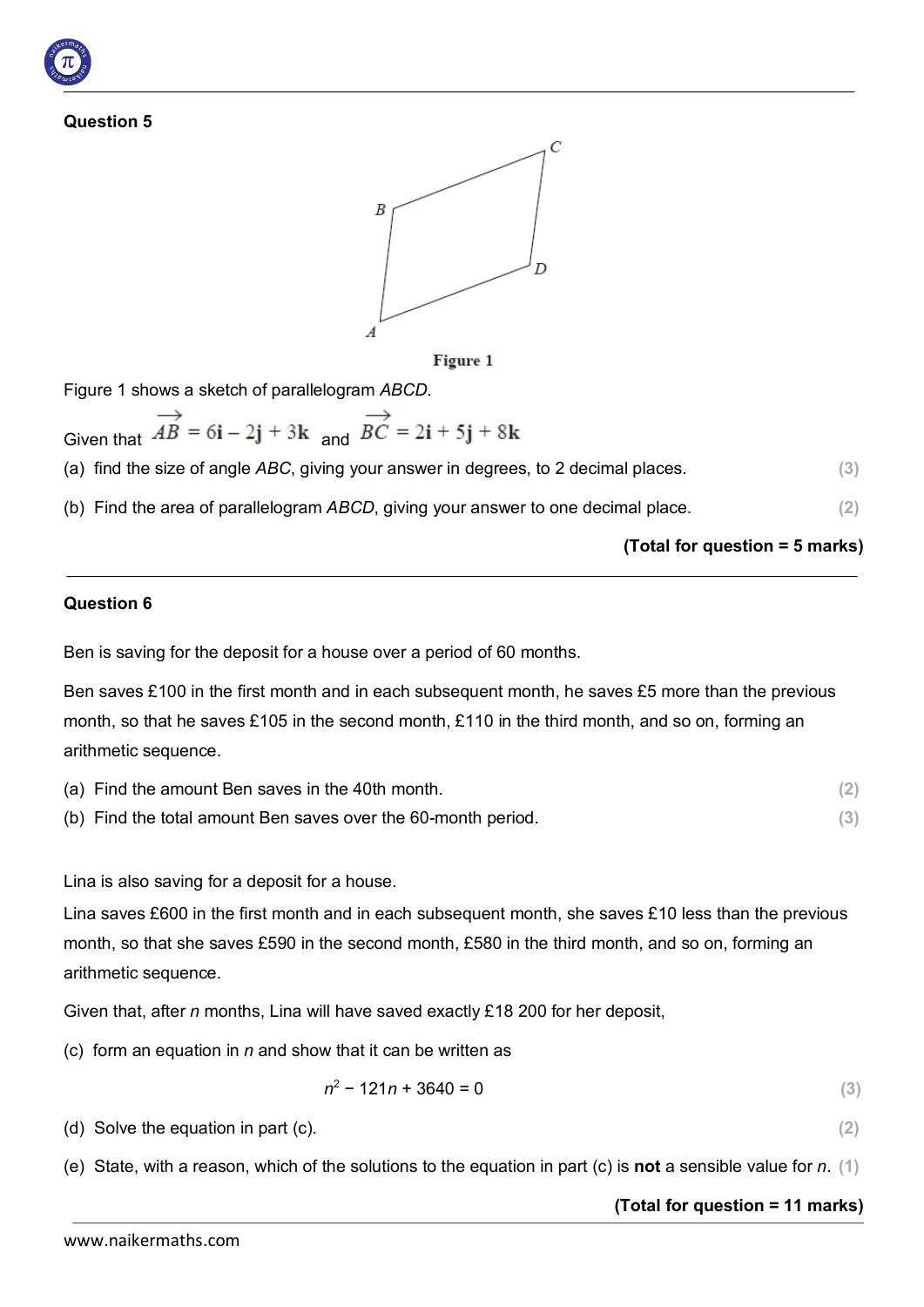

The temperature, *θ* °C, inside an oven, *t* minutes after the oven is switched on, is given by

 $\theta$  =  $A - 180e^{-kt}$ 

where *A* and *k* are positive constants.

Given that the temperature inside the oven is initially 18 °C,

(a) find the value of *A*. **(2)**

The temperature inside the oven, 5 minutes after the oven is switched on, is 90 °C.

(b) Show that  $k = p \ln q$  where p and q are rational numbers to be found.  $(4)$ 

#### Hence find

(c) the temperature inside the oven 9 minutes after the oven is switched on, giving your answer to 3 significant figures, **(2)**

(d) the rate of increase of the temperature inside the oven 9 minutes after the oven is switched on. Give your answer in °C min–1 to 3 significant figures. **(3)**

#### **(Total for question = 11 marks)**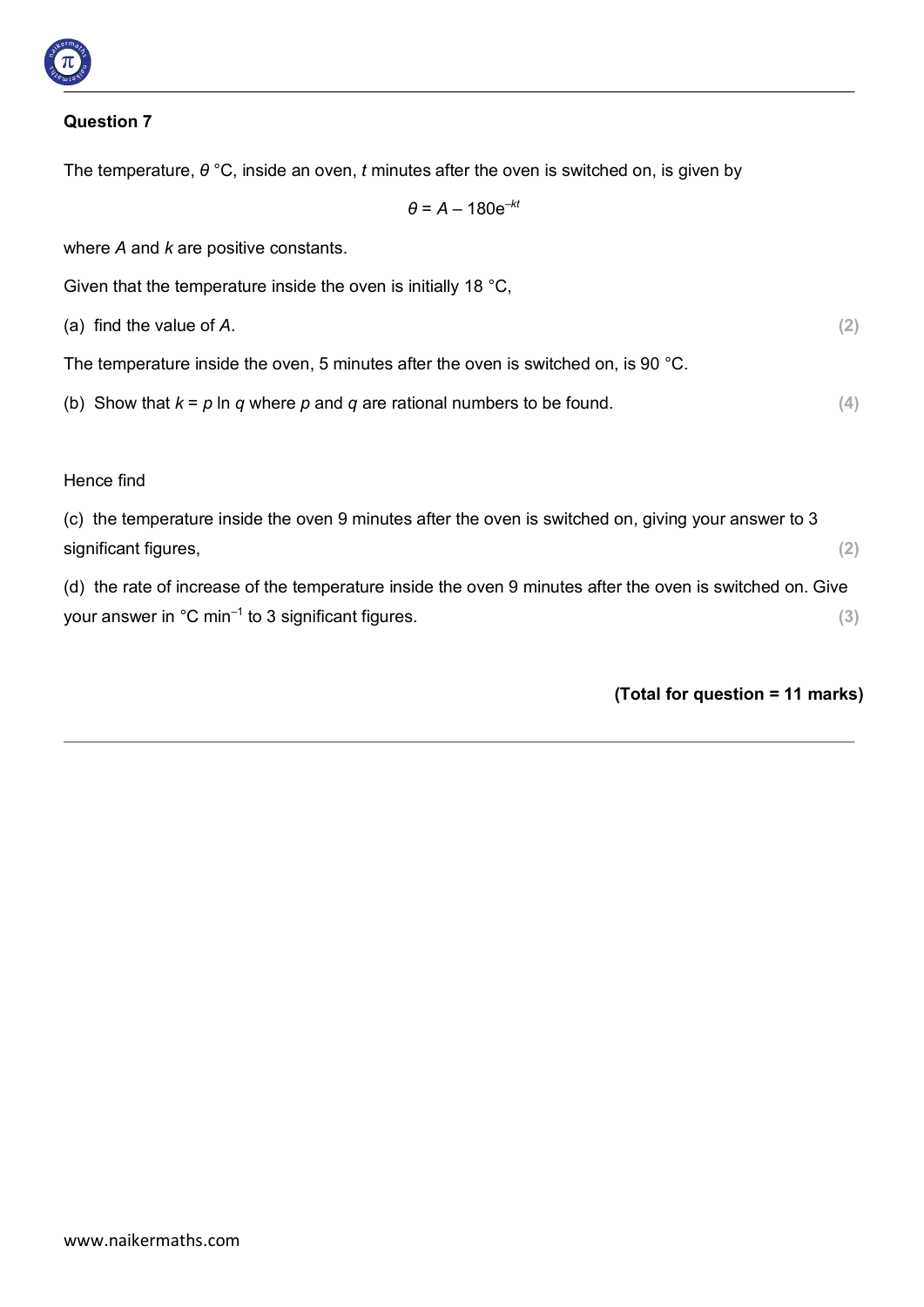



**Figure 1** 

Figure 1 shows the design for a badge.

The design consists of two congruent triangles, *AOC* and *BOC*, joined to a sector *AOB* of a circle centre *O*.

- Angle *AOB* = α
- $AO = OB = 3$  cm
- $\bullet$   $OC = 5$  cm

Given that the area of sector *AOB* is 7.2 cm<sup>2</sup>

- (a) show that  $\alpha = 1.6$  radians.  $(2)$
- (b) Hence find
	- (i) the area of the badge, giving your answer in  $cm<sup>2</sup>$  to 2 significant figures,
	- (ii) the perimeter of the badge, giving your answer in cm to one decimal place. **(8)**

#### **(Total for question = 10 marks)**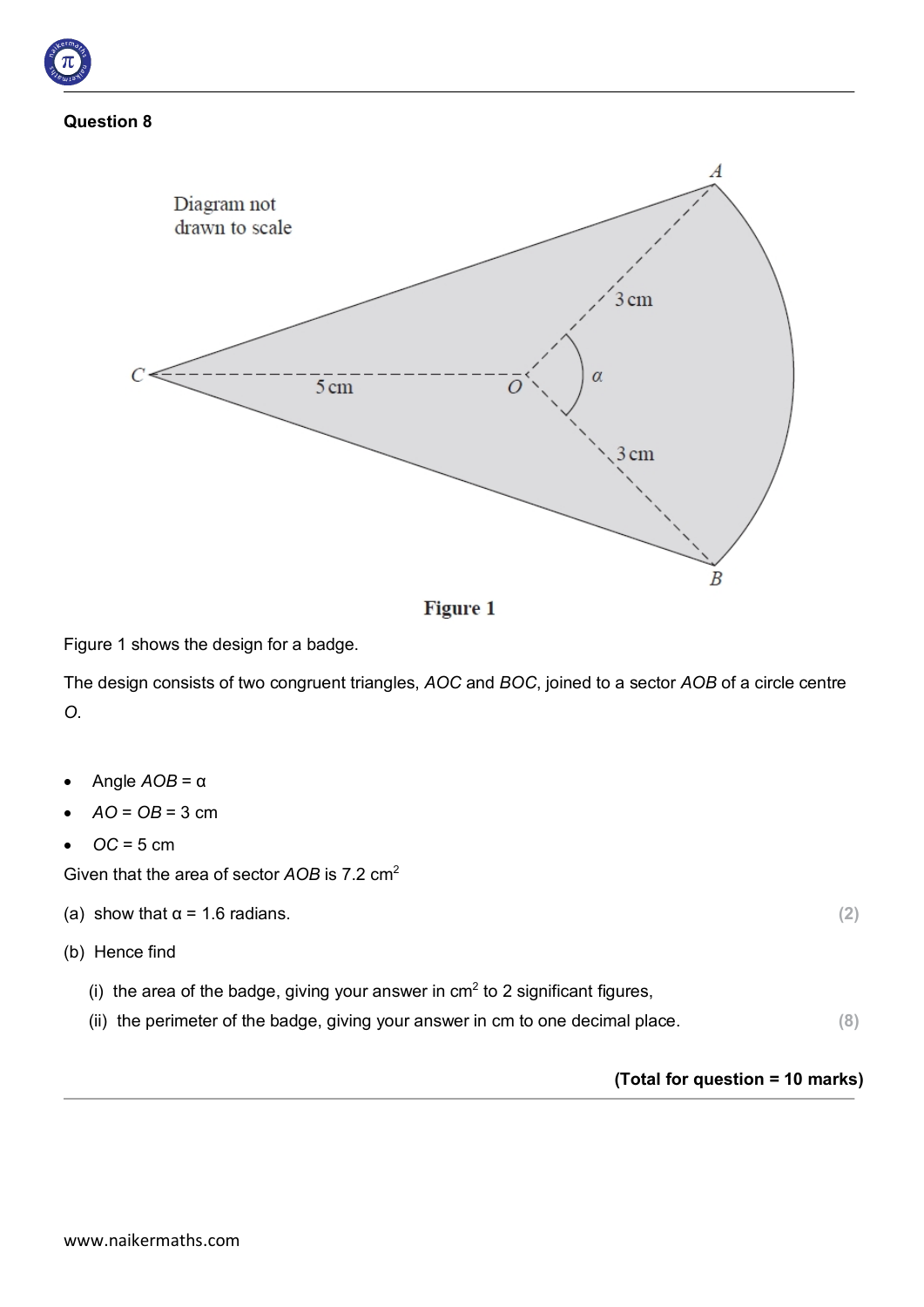

Given 
$$
y = 2x (3x - 1)^5
$$
,  
(a) find  $\frac{dy}{dx}$ , giving your answer as a single fully factorised expression. (4)

(*b*) Hence find the set of values of *x* for which  $\frac{dy}{dx} \le 0$  (2) d*x*

**(Total for question = 6 marks)**

#### **Question 10**

#### **In this question you must show all stages of your working. Solutions relying entirely on calculator technology are not acceptable.**

(a) Prove that

$$
\frac{\sin 2x}{\cos x} + \frac{\cos 2x}{\sin x} \equiv \csc x \qquad x \neq \frac{n\pi}{2} \quad n \in \mathbb{Z}
$$

(b) Hence solve,  $-\frac{\pi}{2} < \theta < \frac{\pi}{2}$ 

$$
7 + \frac{\sin 4\theta}{\cos 2\theta} + \frac{\cos 4\theta}{\sin 2\theta} = 3\cot^2 2\theta
$$

giving your answers in radians to 3 significant figures where appropriate.

**(5)**

**(3)**

**(Total for question = 8 marks)**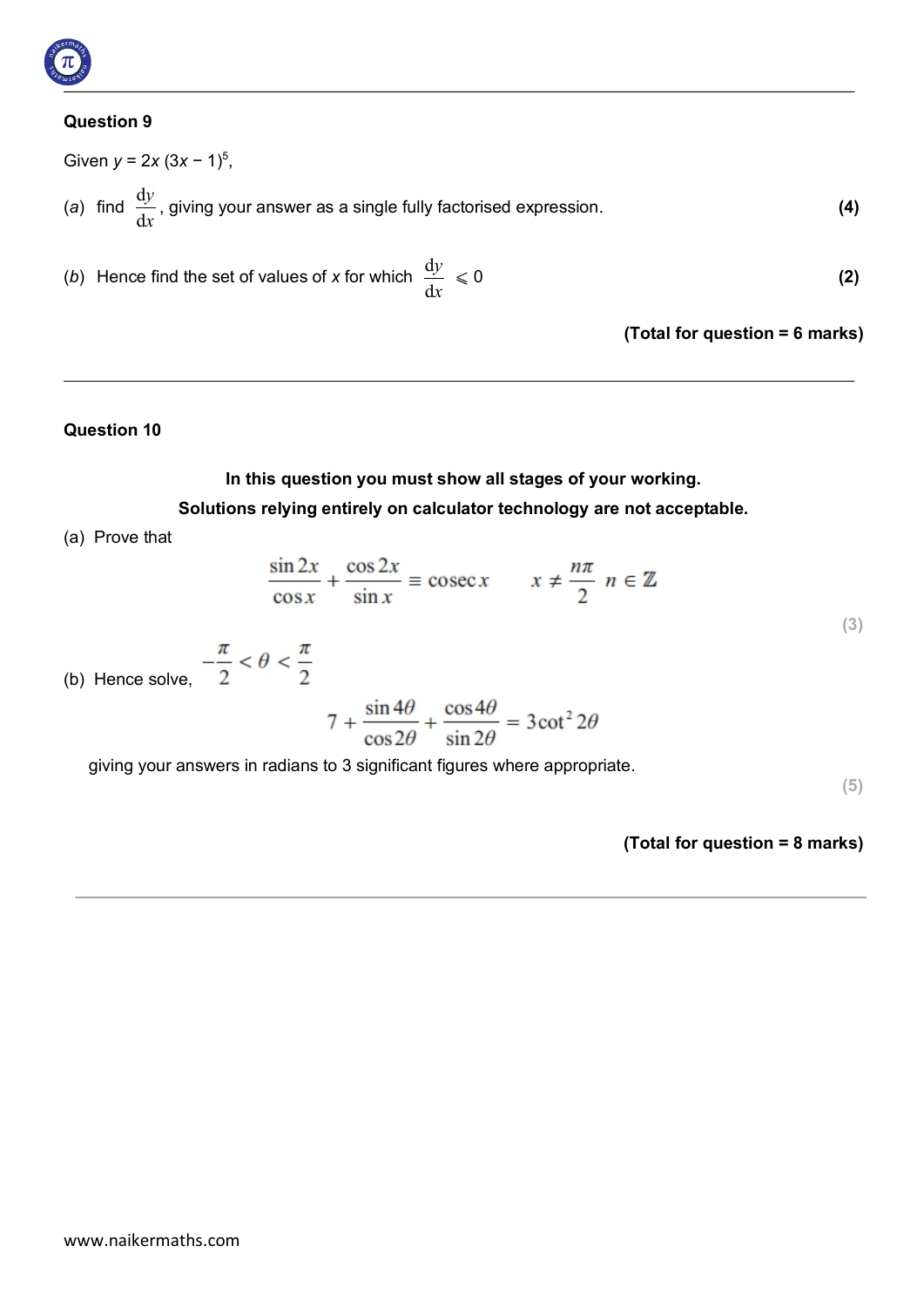



#### **Figure 4**

Figure 4 shows a sketch of part of the curve with equation

$$
y = (1 + 2 \cos 2x)^2
$$

(a) Show that

$$
(1 + 2\cos 2x)^2 \equiv p + q\cos 2x + r\cos 4x
$$

where  $p$ ,  $q$  and  $r$  are constants to be found.  $(2)$ 

The curve touches the positive *x*-axis for the second time when  $x = a$ , as shown in Figure 4.

The regions bounded by the curve, the *y*-axis and the *x*-axis up to *x* = *a* are shown shaded in Figure 4.

(b) Find, using algebraic integration and making your method clear, the exact total area of the shaded regions. Write your answer in simplest form. **(5)**

**(Total for question = 7 marks)**